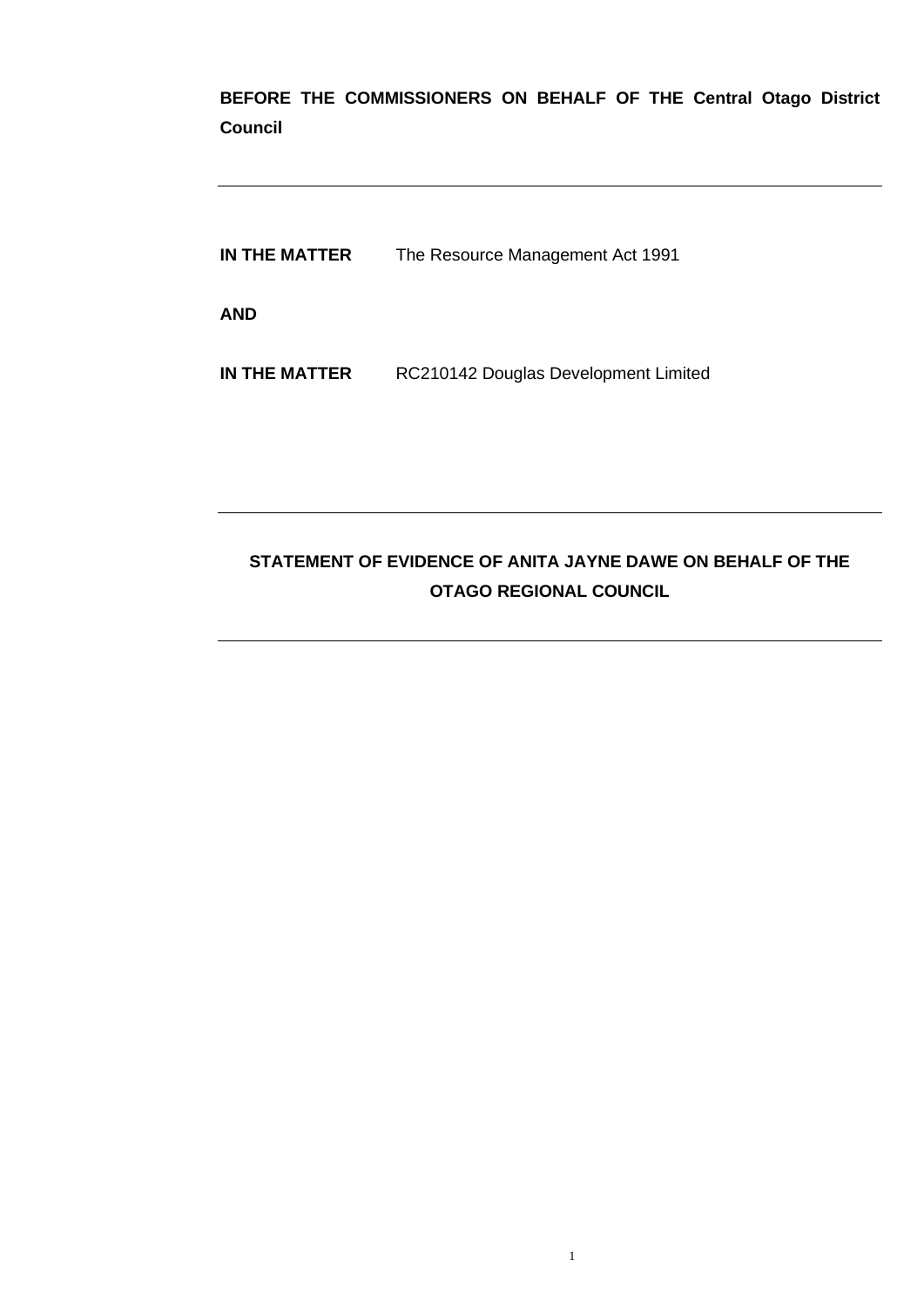# **STATEMENT OF EVIDENCE OF ANITA JAYNE DAWE ON BEHALF OF THE OTAGO REGIONAL COUNCIL**

# **MAY IT PLEASE THE COMMISSIONERS:**

#### **Introduction**

1 My full name is Anita Jayne Dawe. I am the Policy and Planning Manager at the Otago Regional Council (ORC).

# **Qualifications and Experience**

- 2 I hold the qualifications of Bachelor of Arts (Geography and Economics) and a Masters in Regional and Resource Planning, both from the University of Otago. I am an Intermediate Member of the New Zealand Planning Institute and a member of the Resource Management Law Association.
- 3 I have almost 20 years' planning experience working in both local government and the private sector. During this time, I have been:
	- Employed as a Consents Officer for the Central Otago District Council from 2004 to 2010 processing resource consents, warranted as a Compliance and Enforcement Officer, and assisting with policy development.
	- Employed as a Senior Planner and latterly, Planning Manager, for a small surveying and planning firm, working for a range of small and large private clients, applying for resource consents ranging from hydro electricity generation, subdivision and land use consents, to water and discharge permits, across the South Island.
	- Employed as Planning Manager at the Southland Regional Council (2014 2018) and responsible for the operative Regional Policy Statement, the proposed Southland Water and Land Plan, and ancillary minor plan changes and bylaw reviews.
	- While working for a consultancy, contracted to the Central Otago District Council (July 2018 – March 2019) as their acting Consents Manager, responsible for all resource consent functions, all compliance and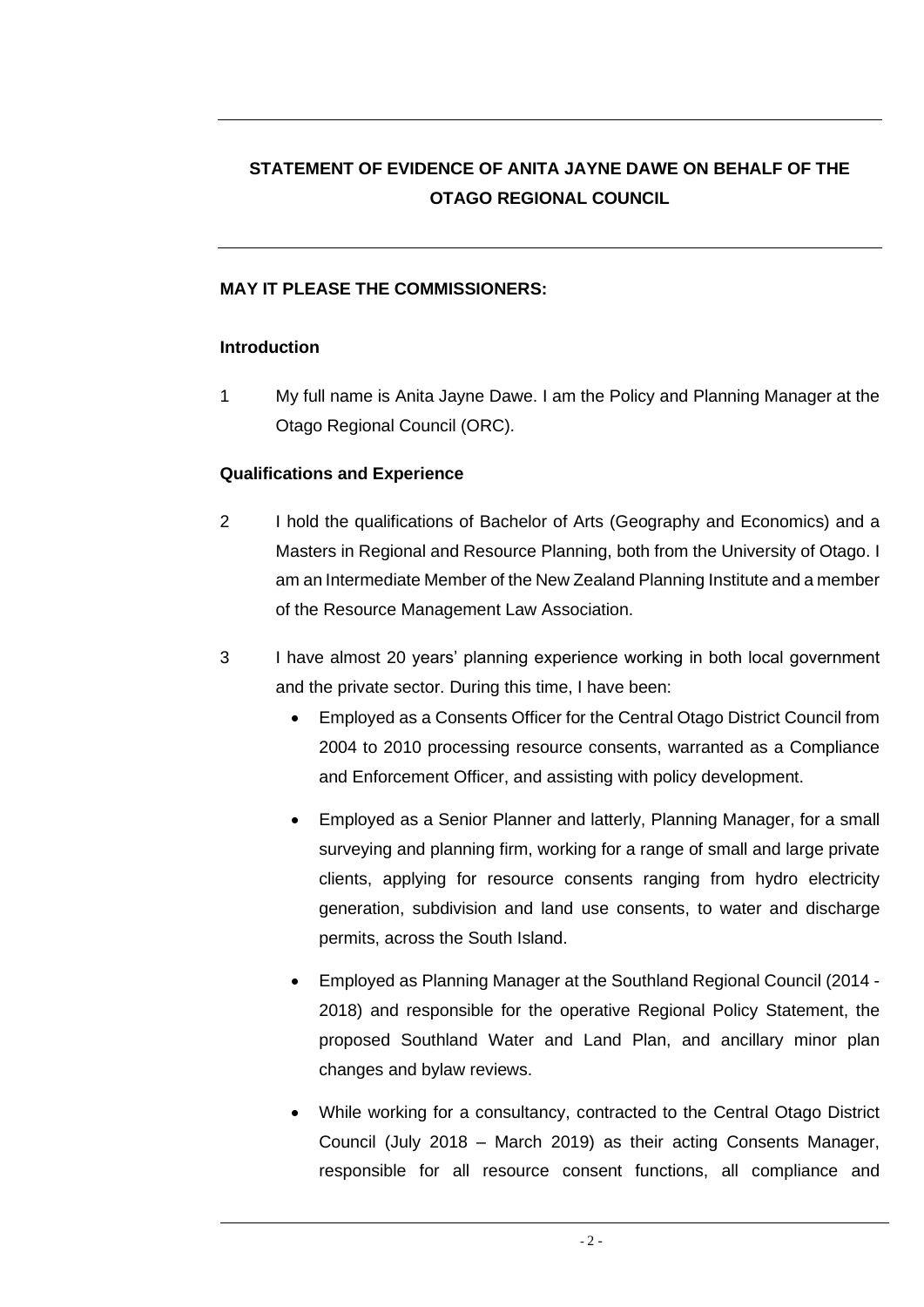monitoring and enforcement. I continued to assist the Central Otago District Council with consent processing for a short time after March 2019.

- While working for a consultancy, contracted to the Otago Regional Council (June 2018 – May 2020) as their Acting Policy Manager, responsible for managing appeals to the Queenstown Lakes District Plan and the Dunedin City 2GP, responsible for overseeing the RPS, and other statutory planning functions.
- Since May 2020, I have been permanently employed by the ORC as its Policy and Planning Manager.
- 4 I have extensive experience in territorial resource consenting, including as applicant and as a processing planner. I have prepared applications across the South Island for a range of activities.
- 5 I have about a decade of experience in compliance, monitoring and enforcement, including most recently for the Central Otago District Council while engaged as their Acting Consents Manager.
- 6 I have extensive experience in policy development and planning and have been involved in the Southland Regional Policy Statement, the proposed Southland Water and Land Plan and Plan Changes 6AA, 7 and 8 to the Regional Plan: Water and Plan Change 1 to the Regional Plan: Waste in Otago, and the proposed Otago Regional Policy Statement which was notified in June of this year.
- 7 I also have extensive mediation experience, over some 14 years of practice, including mediation on the Southland RPS, the pSWLP, the Invercargill City District Plan, the Southland District Plan, the Queenstown Lakes District Plan and the Dunedin City District Plan, and the Regional Plan: Water for Otago and the partially operative Otago RPS.
- 8 I also have extensive experience in the Central Otago District Plan and was involved in both Variation 1 and Plan Change 5H. Variation 1 was withdrawn when the decisions on Plan Change 5H were notified. Plan Change 5H introduced the discretionary and non-complying subdivision rules into the District Plan.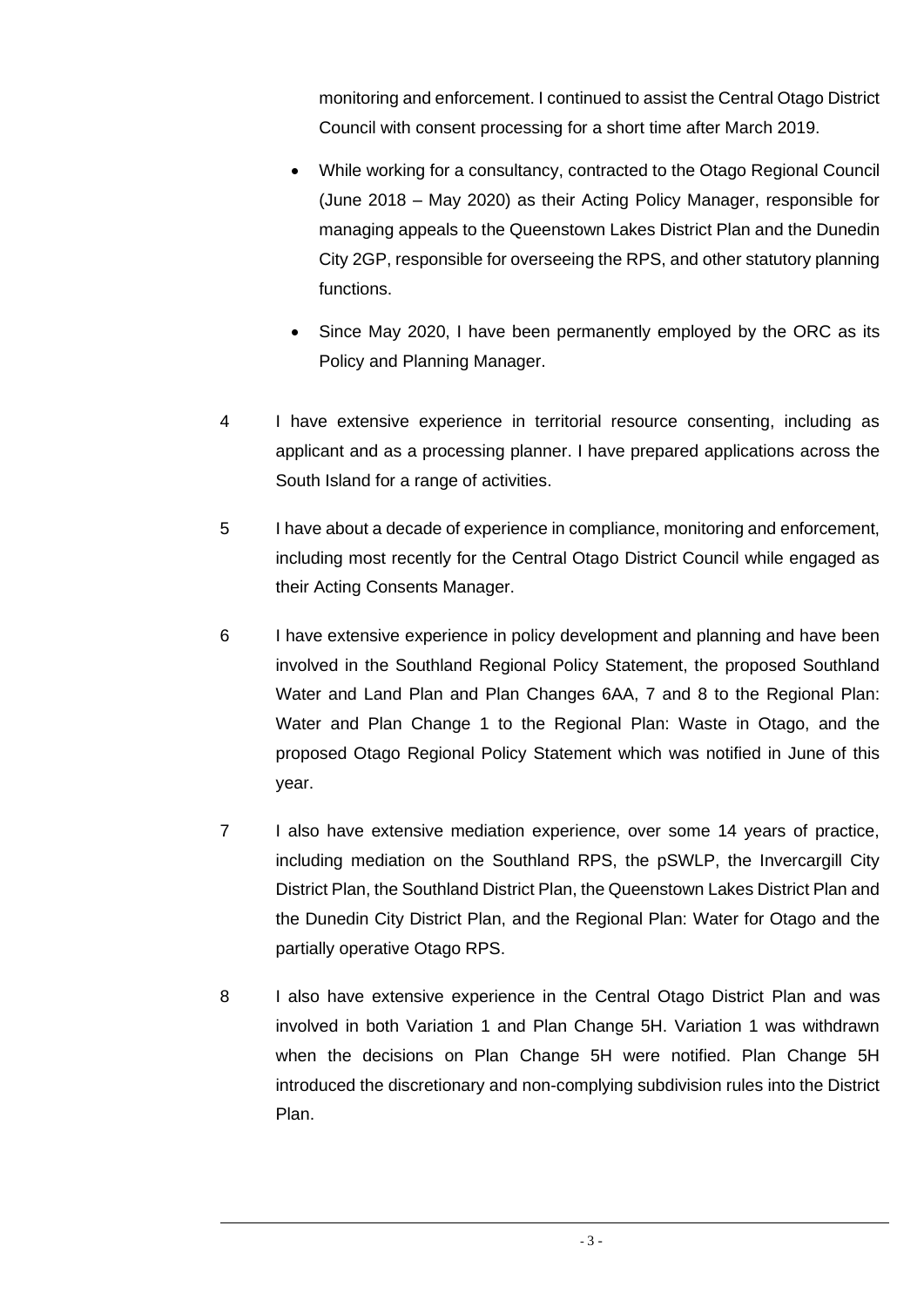# **Code of Conduct**

- 9 While this is a Council hearing, I acknowledge that I have read and agree to comply with the Environment Court's Code of Conduct for Expert Witnesses, contained in the Environment Court Practice Note 2014. I have complied with the code in preparing my evidence.
- 10 The data, information, facts and assumptions I have considered in forming my opinions are set out in my evidence to follow. The reasons for the opinions expressed are also set out in the evidence to follow.
- 11 Unless I state otherwise, this evidence is within my sphere of expertise and I have not omitted to consider material facts known to me that might alter or detract from the opinions that I express.

#### **Material considered**

- 12 In preparing this evidence, I have reviewed the following documents:
	- (a) The application, including the s92 response and the memorandum from Align; and
	- (b) The s42A report prepared by the consultant planner; and
	- (c) The applicant's evidence; and
	- (d) The National Policy Statement for Urban Development 2020; and
	- (e) The National Policy Statement for Freshwater Management 2020; and
	- (f) The 2019 partially operative Regional Policy Statement; and
	- (g) The proposed Otago Regional Policy Statement 2021; and
	- (h) The Central Otago District Plan 2008.

#### **Reason for Submission**

- 13 I directed and co-authored the submission on RC210142 lodged with the Central Otago District Council, in my role as Policy and Planning Manager at the Otago Regional Council.
- 14 Part of the role of the ORC policy team is to assess plan changes, variations to plans and resource consent applications to ensure they are consistent with the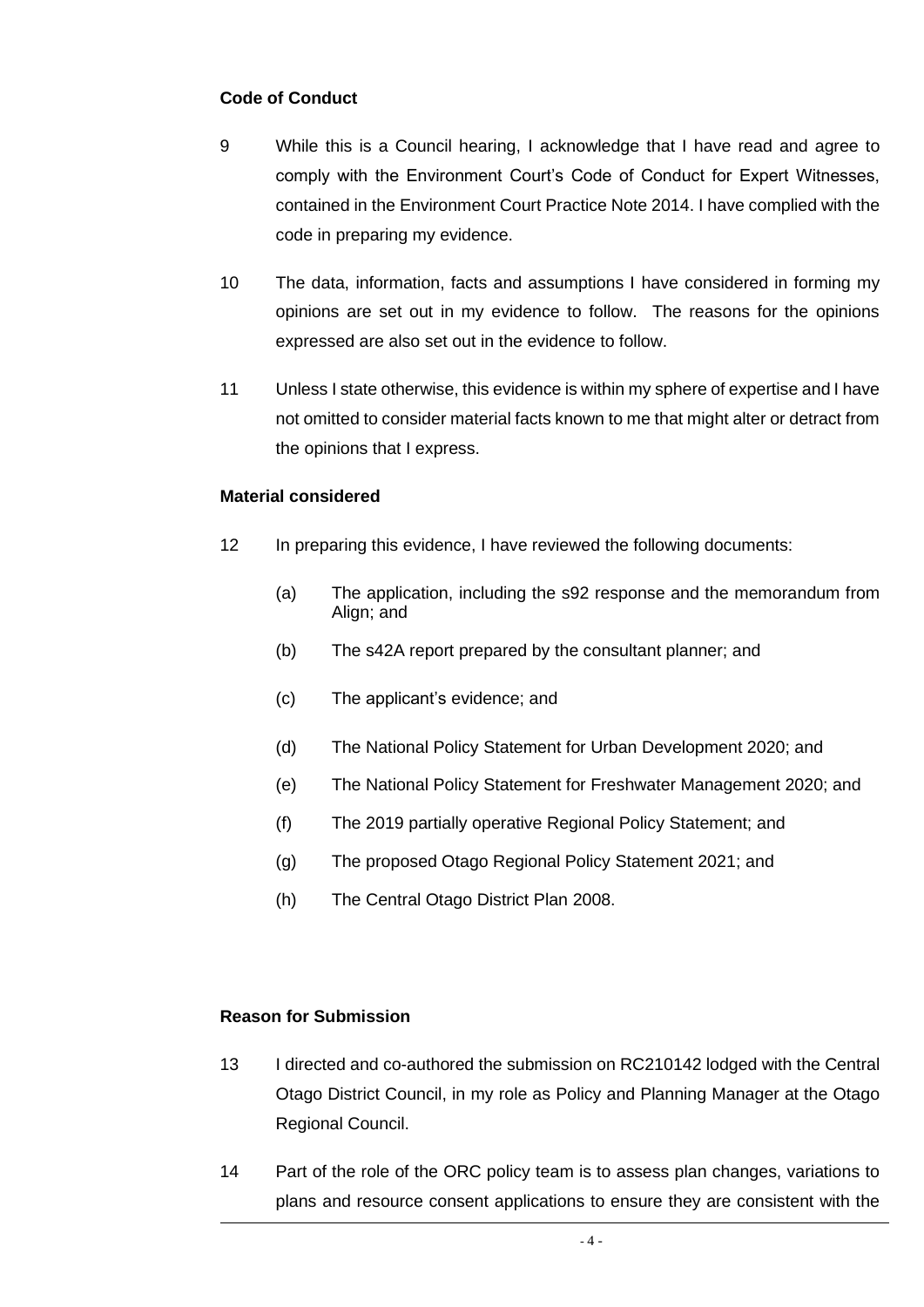RPS. This role, in practical terms, means that ORC submits, either in support of or opposition to resource management proposals on a regular basis. The submissions are directed toward whether particular activities are consistent with the RPS.

15 ORC also submits, from time to time, on operational matters including for example, buildings or works in or on flood schemes, and for natural hazards reasons, water quality and water quantity purposes.

# **Scope of Evidence**

- 16 My evidence will address the following:
	- (a) The reasons ORC is involved in this process (ORC's submission);
	- (b) An outline of the relevant legislative context for ORC's submission; and
	- (c) A brief commentary on the s42A report; and
	- (d) ORC's primary concern, which is not with the merits of the application per se, but with respect to precedent and plan integrity, given the severe and significant departure from the Central Otago District Plan.

# **Summary of ORC's Submission**

- 17 ORC has duties and obligations in respect of RPS'. ORC is required to have an operative Regional Policy Statement in place at all times. The partially operative RPS (pRPS) 2019 sets policy direction that territorial authorities need to give effect to.
- 18 ORC has functions under the NPSUD 2020.
- 19 ORC has functions under the NPSFM 2020.
- 20 ORC has duties and obligations in respect of RPS' s.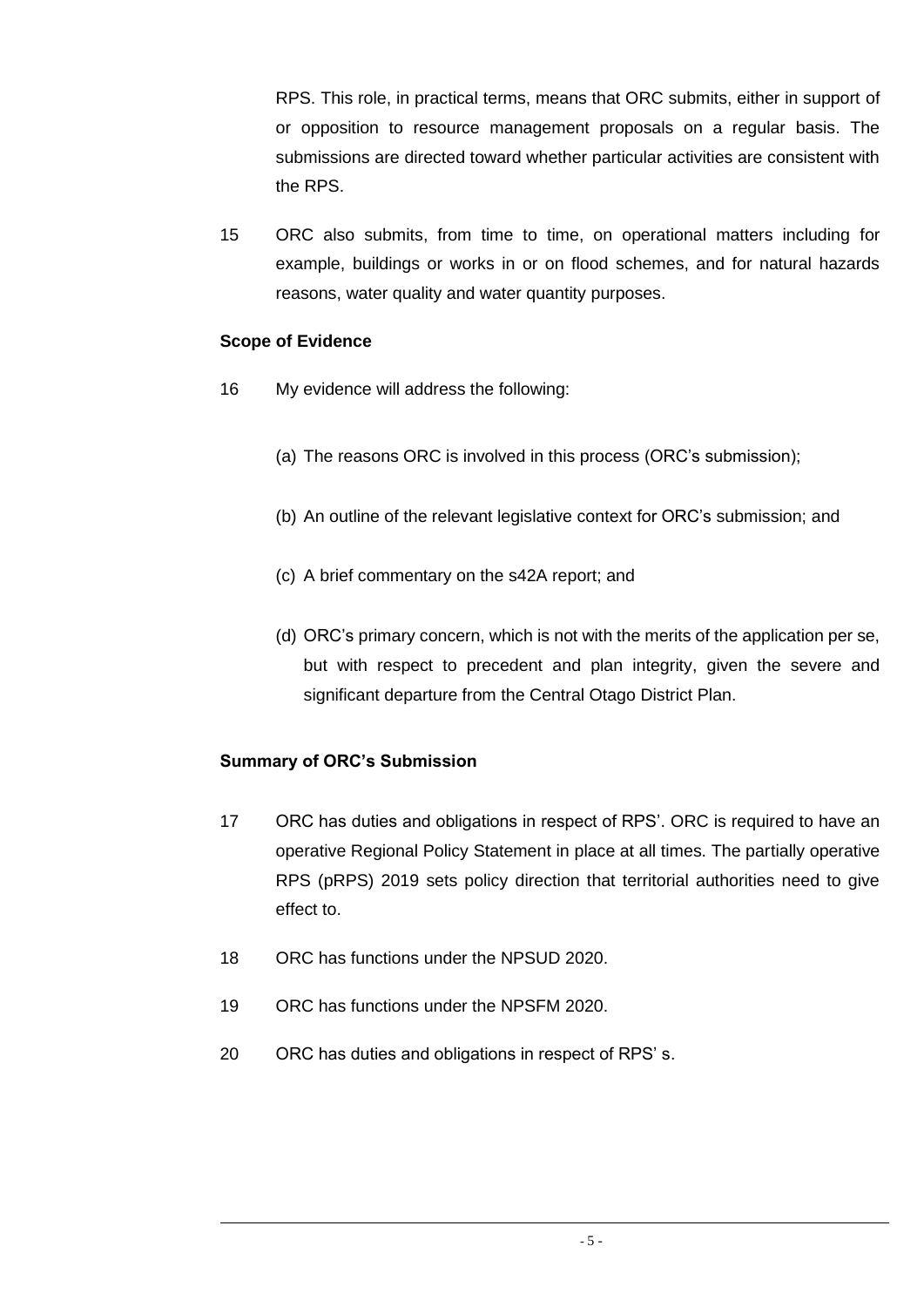#### **Legislative Framework**

#### *Resource Management Act*

21 The Resource Management Act 1991 (the Act) sets out a framework for managing urban development at a broad level. The purpose of the Act is to promote the sustainable management of natural and physical resources.

> *Sustainable management* means managing the use, development, and protection of natural and physical resources in a way, or at a rate, which enables people and communities to provide for their social, economic, and cultural well-being and for their health and safety while—

> *(a)sustaining the potential of natural and physical resources (excluding minerals) to meet the reasonably foreseeable needs of future generations; and (b)safeguarding the life-supporting capacity of air, water, soil, and ecosystems; and*

> *(c)avoiding, remedying, or mitigating any adverse effects of activities on the environment.<sup>1</sup>*

- **22** Section 6 identifies the matters of national importance. It requires all persons exercising functions and powers under it to recognise and provide for a range of matters but none of these bear direct relevance to this matter.
- 23 Section 7 of the Act sets out the following:

#### *7 Other matters*

*In achieving the purpose of this Act, all persons exercising functions and powers under it, in relation to managing the use, development, and protection of natural and physical resources, shall have particular regard to—*

- *(a) kaitiakitanga:*
- *(aa) the ethic of stewardship:*
- *(b) the efficient use and development of natural and physical resources:*
- *(ba )the efficiency of the end use of energy:*
- *(c) the maintenance and enhancement of amenity values:*
- *(d) intrinsic values of ecosystems:*
- *(e) [Repealed]*
- *(f) maintenance and enhancement of the quality of the environment:*
- *(g) any finite characteristics of natural and physical resources:*
- *(h) the protection of the habitat of trout and salmon:*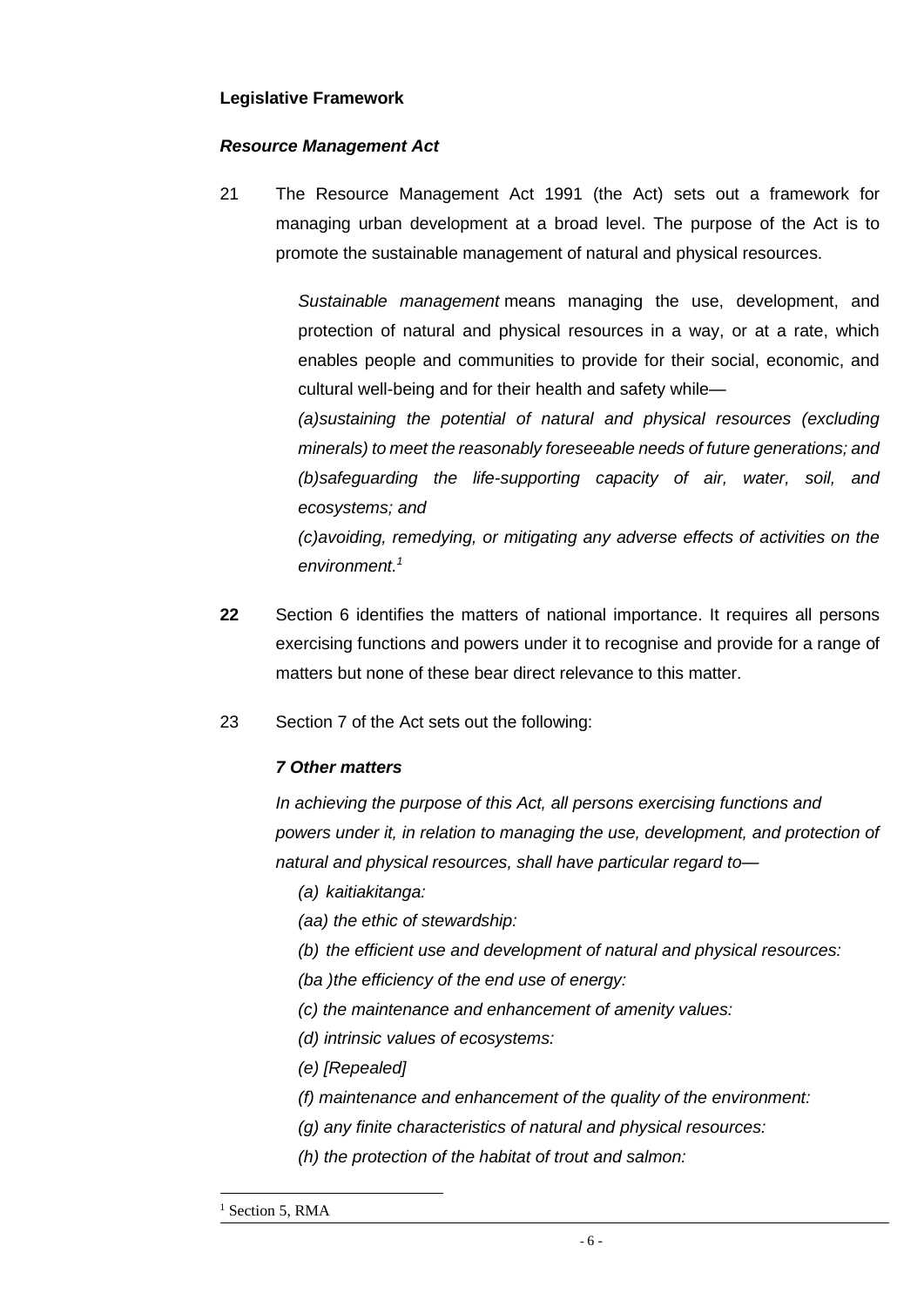*(i) the effects of climate change:*

*(j) the benefits to be derived from the use and development of renewable energy.*

# *National Policy Statement for Freshwater Management 2020*

- 24 The National Policy Statement for Freshwater Management 2020 (the NPSFM) has a hierarchy of obligations, the first of which is to prioritise the health and wellbeing of freshwater and freshwater ecosystems.
- 25 It is founded on a premise, or fundamental concept of Te Mana o te Wai.<sup>2</sup> It is described as a…

*concept that refers to the fundamental importance of water and recognises that protecting the health of freshwater protects the health and well-being of the wider environment. It protects the mauri of the wai. Te Mana o te Wai is about restoring and preserving the balance between the water, the wider environment, and the community.* 

- 26 The NPSFM notes that the concept of Te Mana o te Wai is relevant to all freshwater management rather than being limited to just the aspects referred to in the NPSFM.
- 27 Te Mana o Te Wai has six principles that set out the roles of tangata whenua and other New Zealanders in managing freshwater. Those principles are set out below, and inform both the NPSFM, and its implementation.

(a) *Mana whakahaere*: the power, authority, and obligations of tangata whenua to make decisions that maintain, protect, and sustain the health and well-being of, and their relationship with, freshwater

(b) *Kaitiakitanga*: the obligation of tangata whenua to preserve, restore, enhance, and sustainably use freshwater for the benefit of present and future generations

(c) *Manaakitanga*: the process by which tangata whenua show respect, generosity, and care for freshwater and for others

(d) *Governance*: the responsibility of those with authority for making decisions about freshwater to do so in a way that prioritises the health and well-being of freshwater now and into the future

(e) *Stewardship*: the obligation of all New Zealanders to manage freshwater in a way that ensures it sustains present and future generations

<sup>2</sup> Clause 1.3 of the NPFM 2020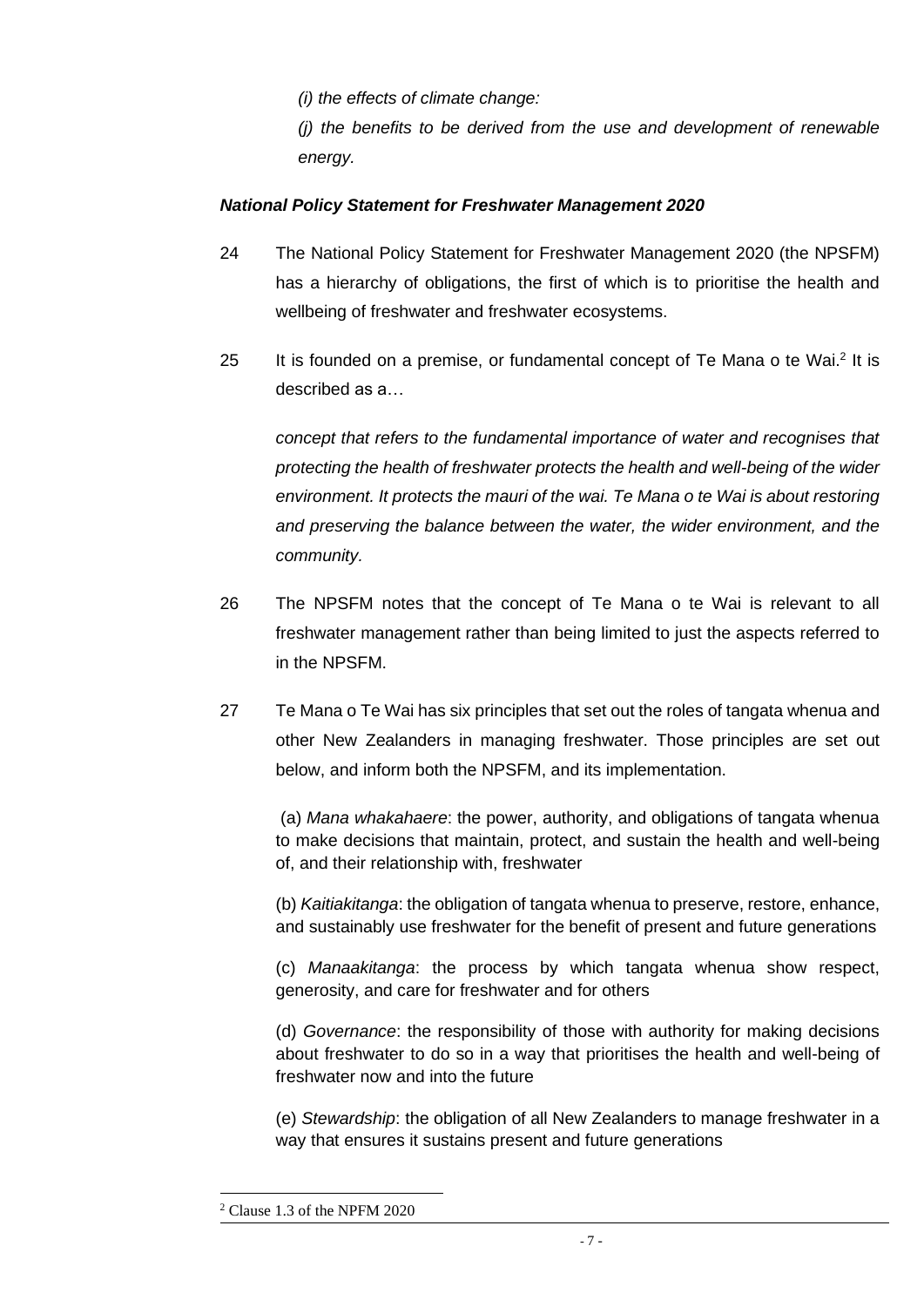(f) *Care and respect*: the responsibility of all New Zealanders to care for freshwater in providing for the health of the nation.

28 Te Mana o te Wai contains a hierarchy of obligations that prioritises:

*(a) first, the health and well-being of water bodies and freshwater ecosystems* 

*(b) second, the health needs of people (such as drinking water)* 

*(c) third, the ability of people and communities to provide for their social, economic, and cultural well-being, now and in the future.* 

29 The hierarchy within Te Mana o te Wai is replicated in the sole objective of the NPSFM which is to ensure that

*natural and physical resources are managed in a way that prioritises:* 

*(a) first, the health and well-being of water bodies and freshwater ecosystems* 

*(b) second, the health needs of people (such as drinking water)* 

*(c) third, the ability of people and communities to provide for their social, economic, and cultural well-being, now and in the future<sup>3</sup> .*

30 There are 15 policies that sit under Objective 2.1 of the NPSFM. Those policies are set out in full below, but of particular relevance to this application is policy 3.

*Policy 1: Freshwater is managed in a way that gives effect to Te Mana o te Wai.* 

*Policy 2: Tangata whenua are actively involved in freshwater management (including decision-making processes), and Māori freshwater values are identified and provided for.* 

*Policy 3: Freshwater is managed in an integrated way that considers the effects of the use and development of land on a whole-of-catchment basis, including the effects on receiving environments.* 

*Policy 4: Freshwater is managed as part of New Zealand's integrated response to climate change.* 

*Policy 5: Freshwater is managed through a National Objectives Framework to ensure that the health and well-being of degraded water bodies and freshwater ecosystems is improved, and the health and well-being of all other water bodies and freshwater ecosystems is maintained and (if communities choose) improved.* 

*Policy 6: There is no further loss of extent of natural inland wetlands, their values are protected, and their restoration is promoted.* 

<sup>3</sup> Objective 2.1 NPSFM 2020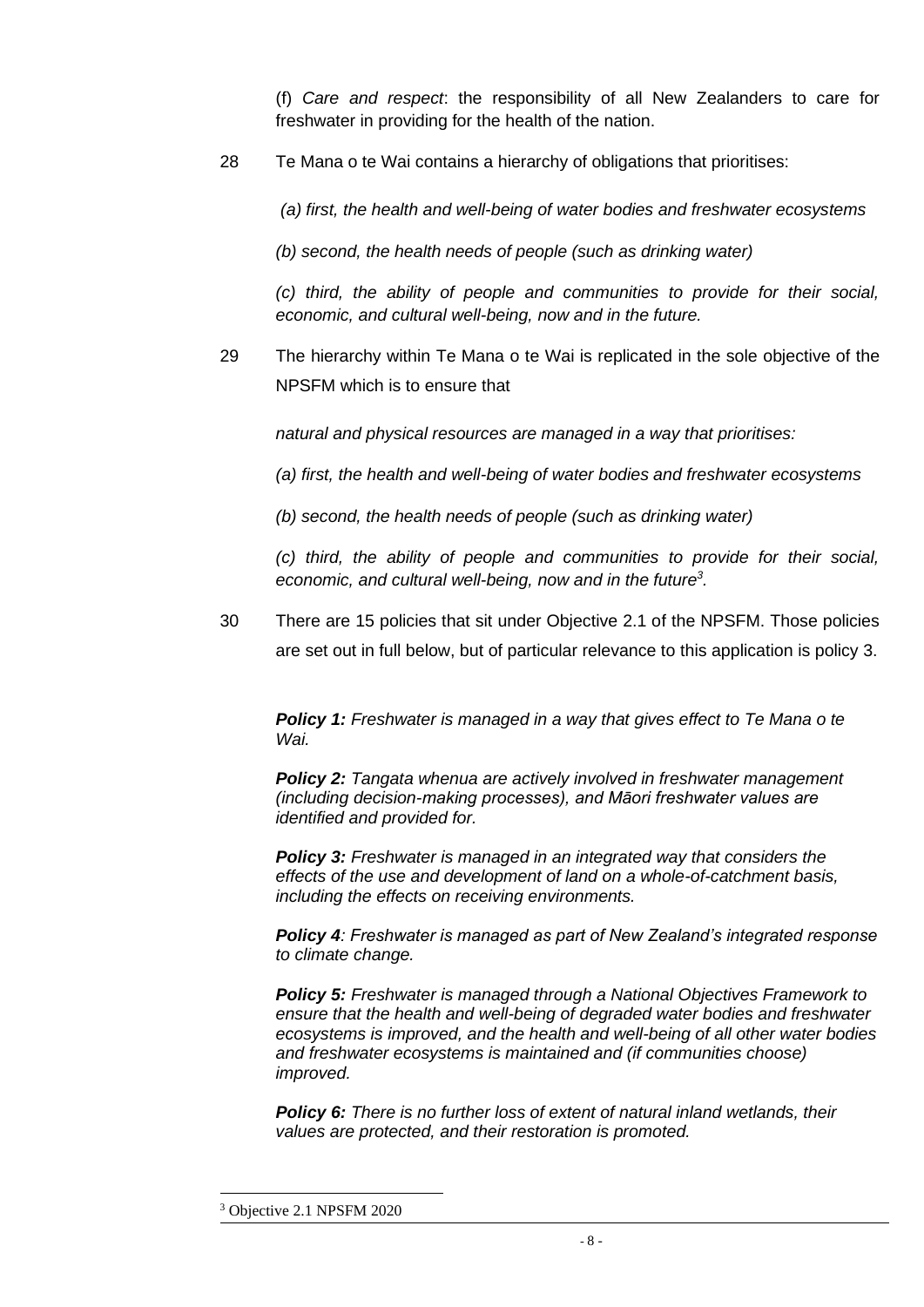*Policy 7: The loss of river extent and values is avoided to the extent practicable.* 

*Policy 8: The significant values of outstanding water bodies are protected.* 

*Policy 9: The habitats of indigenous freshwater species are protected.* 

*Policy 10: The habitat of trout and salmon is protected, insofar as this is consistent with Policy 9.* 

*Policy 11: Freshwater is allocated and used efficiently, all existing overallocation is phased out, and future over-allocation is avoided.* 

*Policy 12: The national target (as set out in Appendix 3) for water quality improvement is achieved.* 

*Policy 13: The condition of water bodies and freshwater ecosystems is systematically monitored over time, and action is taken where freshwater is degraded, and to reverse deteriorating trends.*

*Policy 14: Information (including monitoring data) about the state of water bodies and freshwater ecosystems, and the challenges to their health and wellbeing, is regularly reported on and published.* 

*Policy 15: Communities are enabled to provide for their social, economic, and cultural well-being in a way that is consistent with this National Policy Statement.*

31 The NPSFM sets out a range of obligations for local authorities. In particular, *Clause 3.5 Integrated management* which states {my emphasis added}:

*Adopting an integrated approach, ki uta ki tai, as required by Te Mana o te Wai, requires that local authorities must:*

*(a) recognise the interconnectedness of the whole environment, from the mountains and lakes, down the rivers to hāpua (lagoons), wahapū (estuaries) and to the sea; and* 

*(b) recognise interactions between freshwater, land, water bodies, ecosystems, and receiving environments; and* 

*(c) manage freshwater, and land use and development, in catchments in an integrated and sustainable way to avoid, remedy, or mitigate adverse effects, including cumulative effects, on the health and well-being of water bodies, freshwater ecosystems, and receiving environments; and* 

*(d) encourage the co-ordination and sequencing of regional or urban growth.*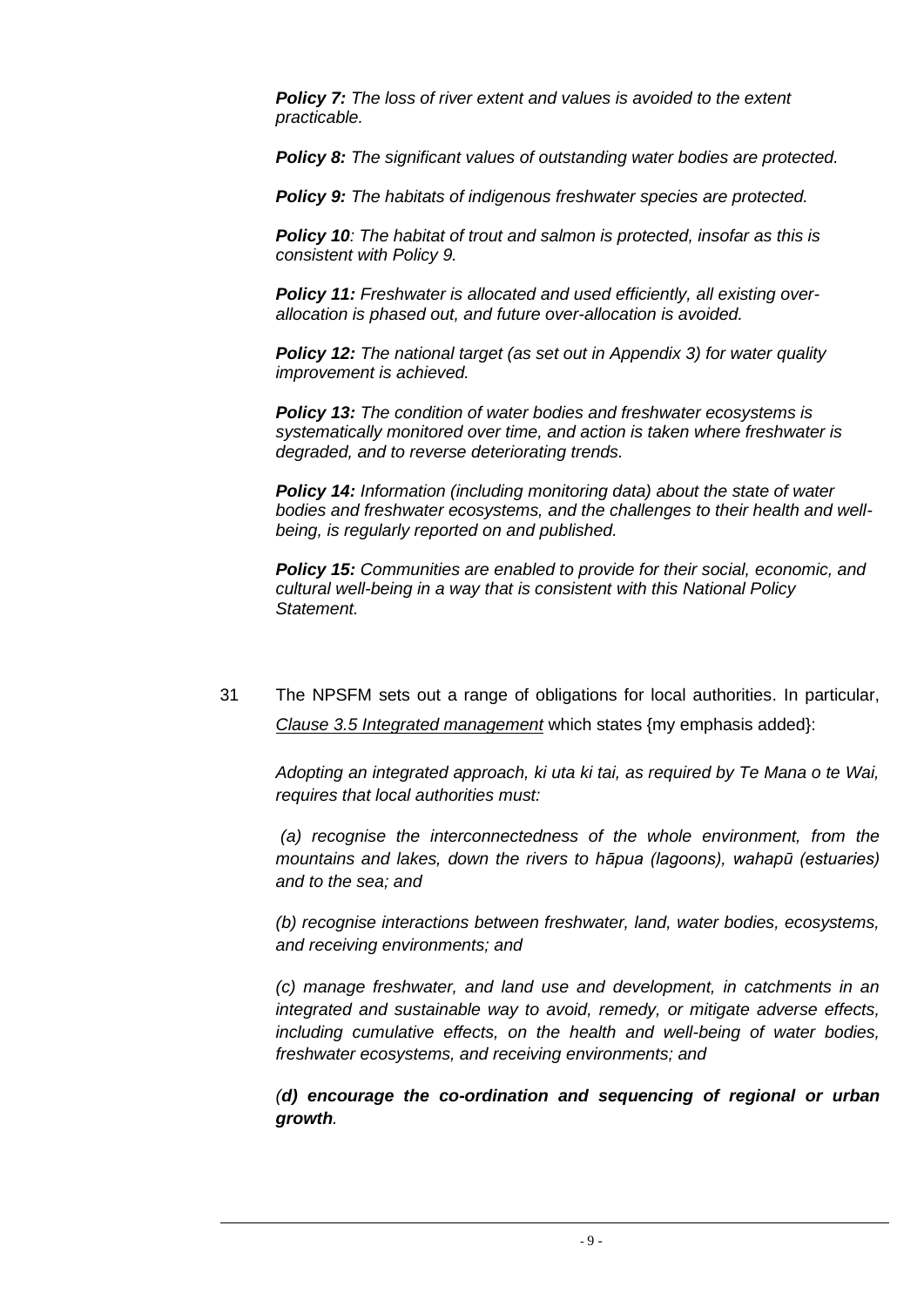32 Clause 3.5 (4) sets out responsibilities for territorial authorities to provide for the health and well-being of water bodies, freshwater ecosystems and receiving environments.<sup>4</sup>

#### *National Policy Statement on Urban Development 2020*

- 33 There are several provisions in the NPSUD that relate to the use of land. Objective  $1<sup>5</sup>$  of the NPSUD is a generic objective that broadly mimics Part 2 of the Act and while relevant, does not provide detailed assistance.
- 34 Policy 10<sup>6</sup> is relevant and directs that integrated land use and infrastructure planning occurs.
- 35 The NPSUD also helpfully sets out what is meant by the terms *plan enabled* and *infrastructure ready,* at Clause 3.4.

#### *Partially operative Regional Policy Statement 2019*

- 26 The relevant provisions from the partially operative RPS 20219 (pRPS) in relation to this topic have been made operative. These provisions are therefore accorded full weight under section 104 of the Act.
- 27 The pRPS contains a range of relevant Objectives and Policies and I do not intend to set them out in full in here but highlight the key ones for ease of reference.
- 28 Objective 1.1 seeks to ensure that Otago's resources are used sustainably to promote economic, social, and cultural wellbeing for its people and communities. The issue that the objective is managing is outlined as

*…loss or degradation of resources can dimmish their intrinsic values and constrains opportunities for use and development now and into the future.*

<sup>4</sup> Clause 3.5(4) Every territorial authority must include objectives, policies, and methods in its district plan to promote positive effects, and avoid, remedy, or mitigate adverse effects (including cumulative effects), of urban development on the health and well-being of water bodies, freshwater ecosystems, and receiving environments.

<sup>&</sup>lt;sup>5</sup> Objective 1: New Zealand has well-functioning urban environments that enable all people and communities to provide for their social, economic, and cultural wellbeing, and for their health and safety, now and into the future.

<sup>6</sup> Policy 10: Tier 1, 2, and 3 local authorities: that share jurisdiction over urban environments work together when implementing this National Policy Statement; and engage with providers of development infrastructure and additional infrastructure to achieve integrated land use and infrastructure planning; and engage with the development sector to identify significant opportunities for urban development.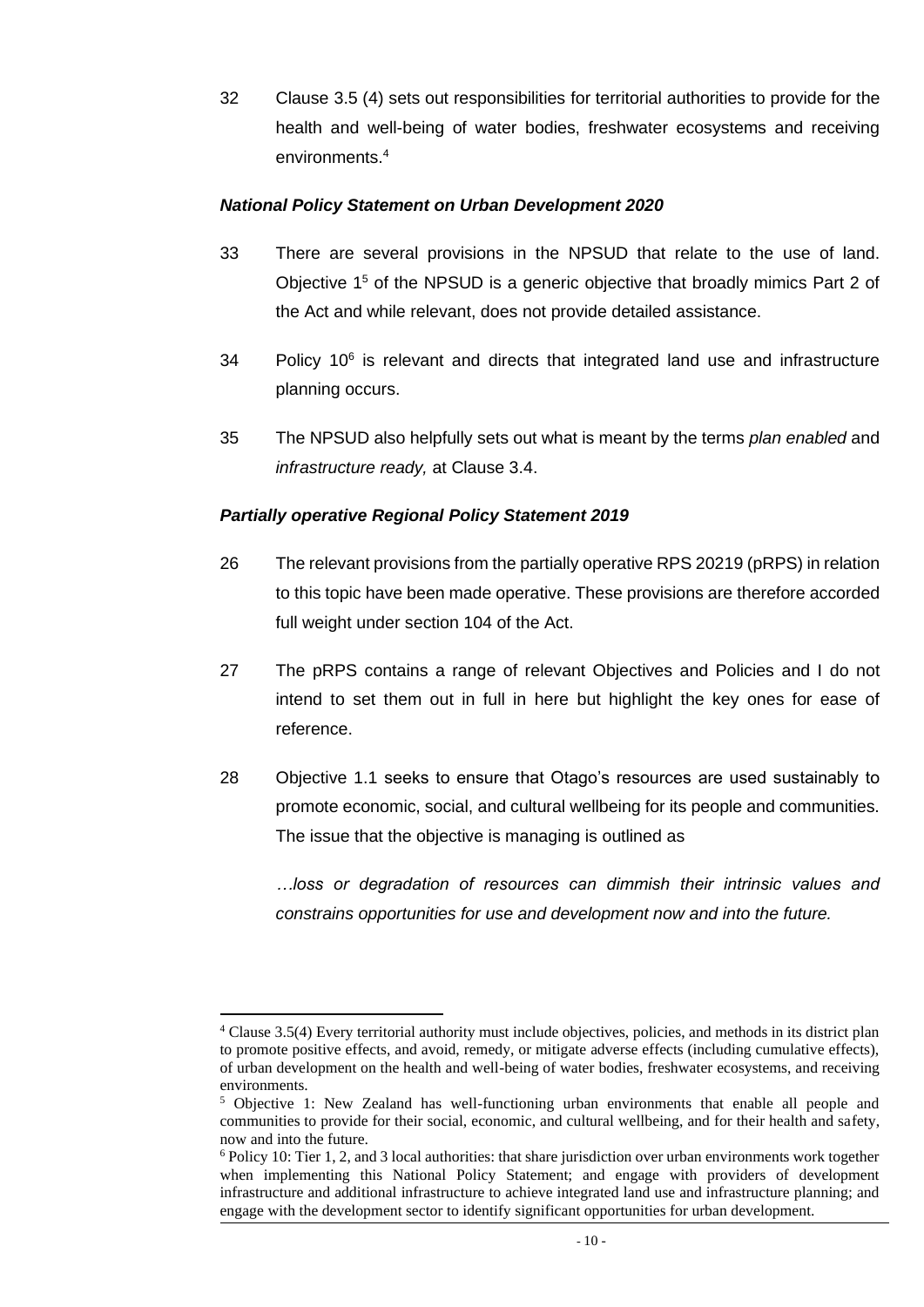- 29 Policy 1.1.1 requires the provision of economic wellbeing by enabling the resilient and sustainable use and development of natural and physical resources.
- 30 Policy 1.1.2 is a general provision that requires the social and cultural wellbeing and health and safety of people to be provided. The policy articulates that promoting community resilience and the need to secure resources as one of the ways that wellbeing should be provided.
- **31** Policy 1.2.1 Focuses on integrated resource management and seeks this to be achieved in a number of ways. This policy is set out in full, and in particular, clauses (a),(b),(c),(e) and (f) are of most relevance.

# *Policy 1.2.1 Integrated resource management*

*Achieve integrated management of Otago's natural and physical resources, by all of the following: a) Coordinating the management of interconnected natural and physical resources;*

*b) Taking into account the impacts of management of one natural or physical resource on the values of another, or on the environment; c) Recognising that the value and function of a natural or physical resource may extend beyond the immediate, or directly adjacent, area of interest; d) Ensuring that resource management approaches across administrative boundaries are consistent and complementary; e) Ensuring that effects of activities on the whole of a natural or physical resource are considered when that resource is managed as subunits. f) Managing adverse effects of activities to give effect to the objectives and policies of the Regional Policy Statement. g) Promoting healthy ecosystems and ecosystem services;*

*h) Promoting methods that reduce or negate the risk of exceeding sustainable resource limits.*

- *32* Objective 4.5 states *urban growth and development is well designed, occurs in a strategic and coordinated way, and integrates effectively with adjoining urban and rural environments.*
- *33* This objective goes on to explain that unplanned urban growth and development risks exceeding the carrying capacity of existing infrastructure and services, adversely affecting community resilience. It notes that unanticipated growth places pressure on adjoining productive land, and risks losing connectivity with adjoining urban areas.
- *34* Policy 4.5.1 requires the provision of urban growth to be undertaken in a strategic and co-ordinated way, including by
	- *(a) Ensuring future urban growth areas are in accordance with any future development strategy for that district.*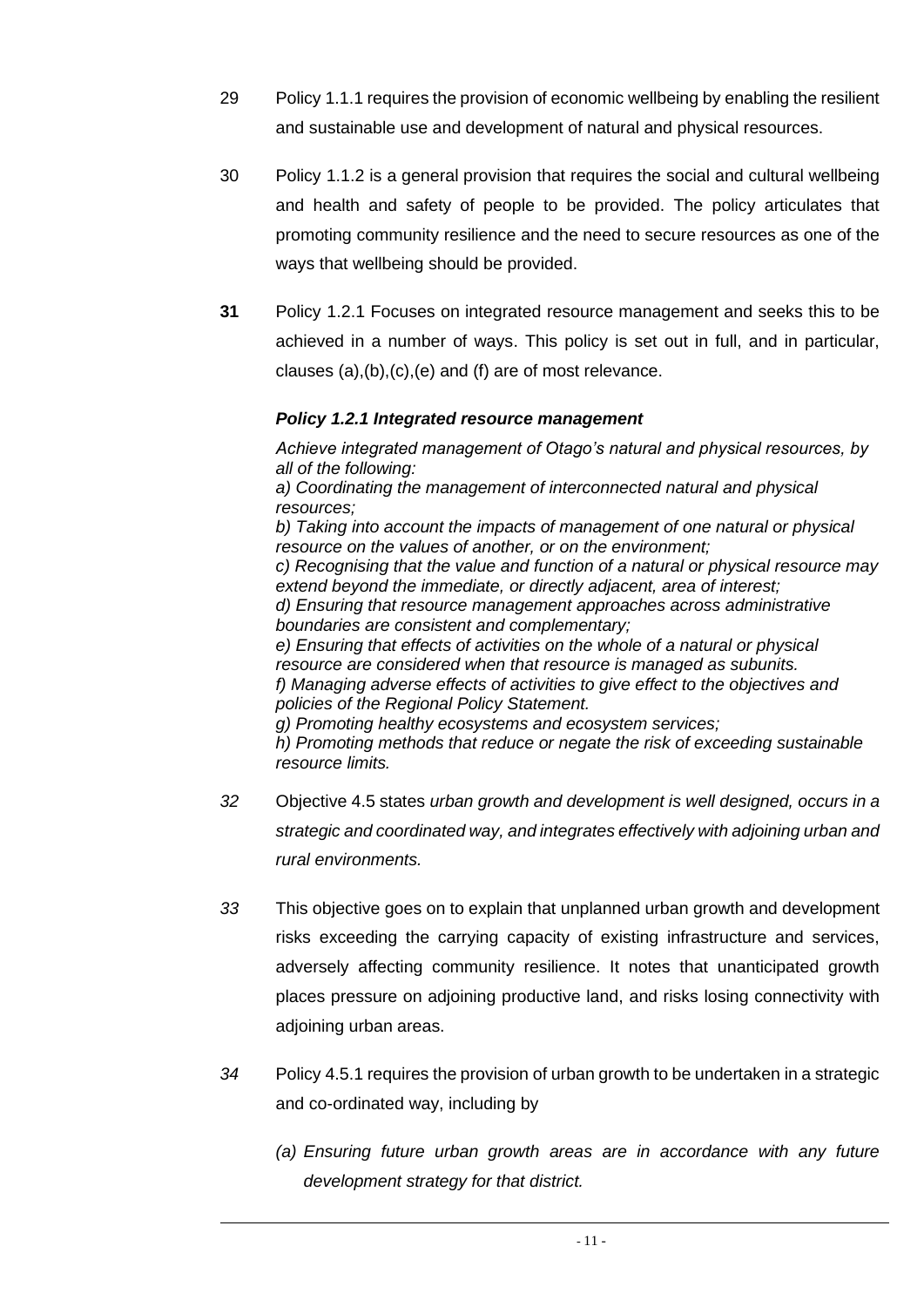- *(b) Monitoring supply and demand of residential, commercial and industrial zoned land;*
- *(e) Coordinating the development and the extension of urban areas with infrastructure development programmes, to provide infrastructure in an efficient and effective way.*
- *(f) Having particular regard to:*
	- *i. Providing for rural production activities by minimising adverse effects on significant soils and activities which sustain food production;*
	- *ii. Minimising competing demands for natural resources;*
	- *iii. Maintaining high and outstanding natural character…*
	- *iv. Maintaining important cultural or historic heritage values;*
	- *v. Avoiding land with significant risk from natural hazards;*
- *(g) Ensuring efficient use of land;*
- *(h) Restricting urban growth and development to areas that avoid reverse sensitivity effects unless those effects can be adequately managed;*
- *(i) Requiring the use of low and no emission….*
- *(j) Consolidating existing coastal settlements and…*
- 35 Policy 4.5.2 seeks to achieve strategic integration of infrastructure with land use by planning, designing and constructing infrastructure to align with actual land use change.
- 36 Policy 4.5.3 sets direction to manage new urban development, having regard to a range of factors including resilient community, built form that relates well to its surrounding environment, good access and connectivity within and between communities.
- 37 Objective 5.3 requires that *sufficient land is managed and protected for economic production.*
- 38 Policy 5.3.1 then seeks to manage activities to support the region's economy and communities, by: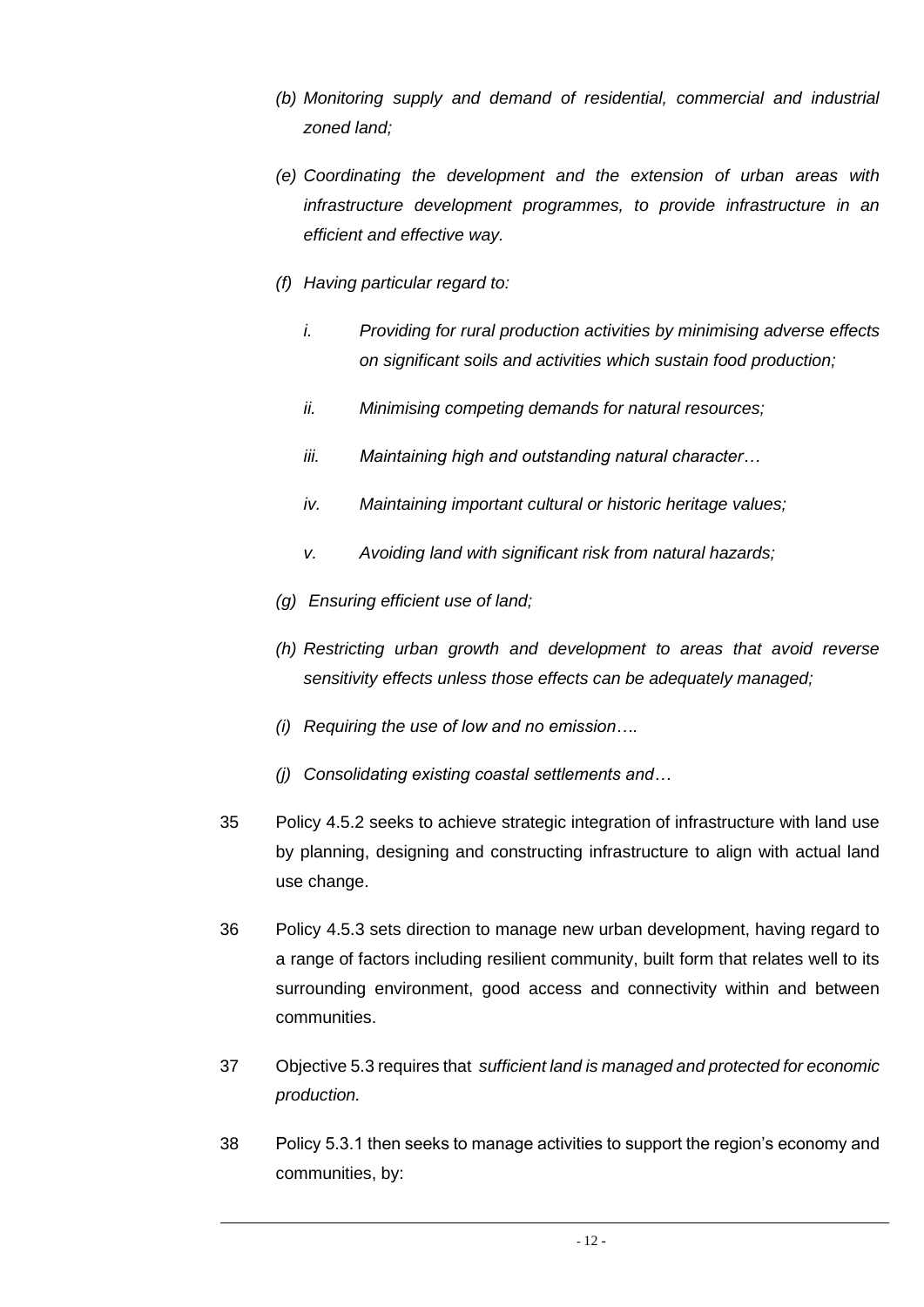- *(a) Enabling primary production and other rural activities that support that production;*
- *(b) Providing for mineral…..*
- *(c) Minimising the loss of significant soils;*
- *(d) Restricting the establishment of incompatible activities in rural areas that are likely to lead to reverse sensitivity effects;*
- *(e) Minimising the subdivision of productive rural land into smaller lots that may result in a loss of its productive capacity or productive efficiency;*
- *(f) Providing for other activities that have a functional need to locate in rural areas.*

#### **Proposed Otago RPS 2021**

- 39 The proposed Otago RPS 2021 (PORPS21) was notified on 26 June 2021, and the Summary of Decisions Requested was made available in November for further submissions, and a further corrigendum notified in late November for a small number of corrected submission points.
- 40 The PORPS21 has not been tested through any hearing process yet and while it has provisions which are directly relevant, the weight of consideration should be with the partially operative RPS. For this reason, I will not assess the application against the PORPS21.

#### **The Central Otago District Plan**

- 41 The Central Otago District Plan was made operative in 2008. Since that time there have been a number of plan changes. Despite these plan changes, the Plan has not been updated to give effect to the partially operative RPS.
- 42 I broadly agree with the assessment of the relevant provisions as identified in the s42A report and do not intend to repeat those in full here.
- 43 Objective 4.3.1 is a high-level objective that broadly mimics part 2 of the Act. It has relevance to the application but no specificity.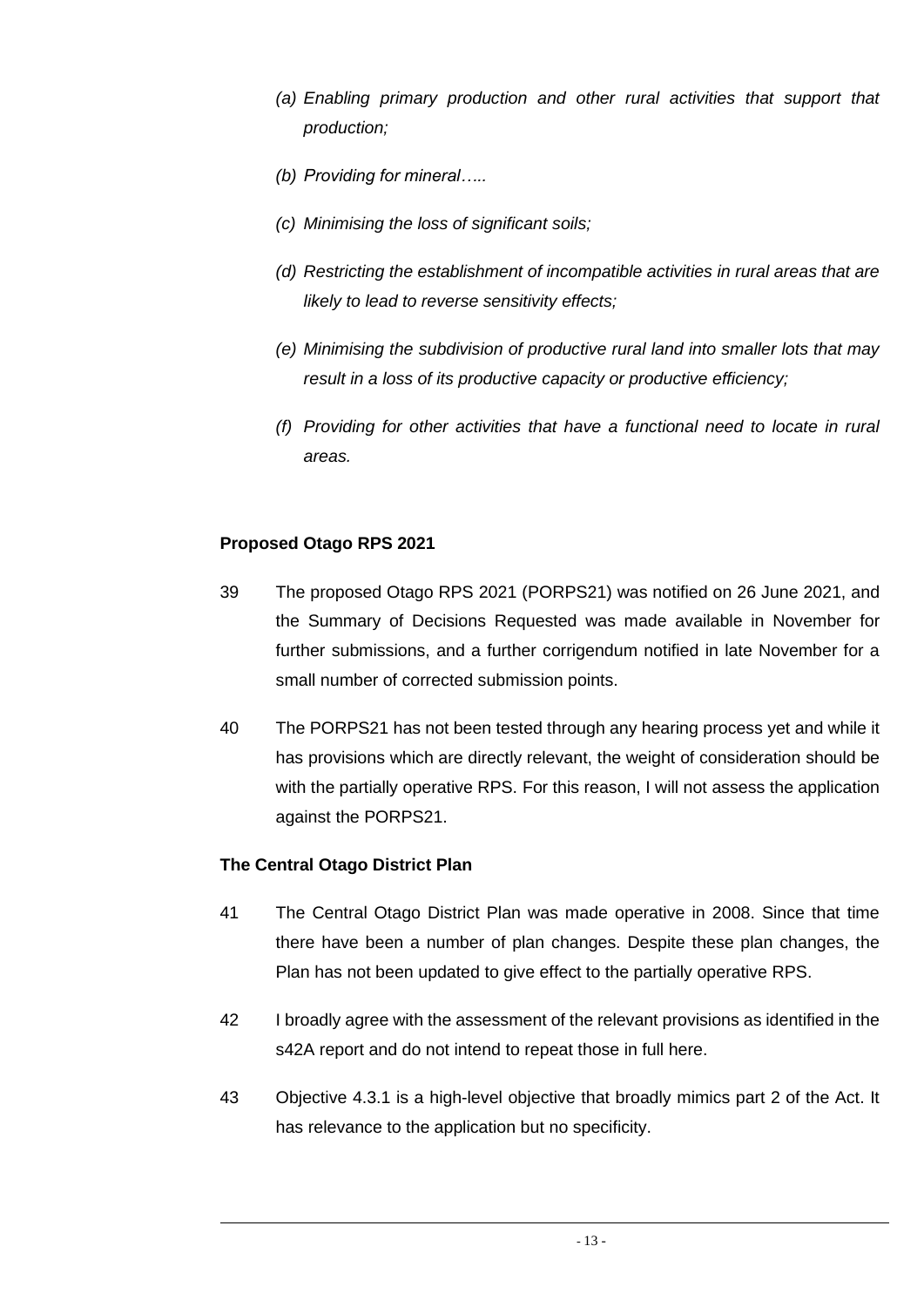- 44 Objective 4.3.3 seeks to at least maintain, and enhance where practicable, the rural amenity values created by the open space, landscape, natural character and built environment.
- 45 Objective 4.3.7 seeks to maintain the life-supporting capacity of the district's soil resource to ensure that the needs of present and future generations are met.
- 46 Following the objectives, there are a range of policies that implement them including Policy 4.4.17, 4.4.6 *Adverse Effects of Soil Resources*, 4.4.9 *Effects of Rural Activities*, and 4.4.10 *Rural Subdivision and Development*.

# **S42A Report**

- 47 I have reviewed the s42A report and provide the following comments.
- 48 Firstly, I acknowledge that our submission contained errors in land areas that relate to the application. These errors were simply typographical and do not change the nature or content of our original submission.
- 49 ORC supports the s42A report writer in recommending a communal wastewater system. ORC has been actively involved in a range of applications and rezoning over the last few years where significant sized developments seek to install individual on-site wastewater systems.
- 50 ORC has opposed these across Queenstown Lakes, Dunedin City and Waitaki District, instead seeking as a minimum, communal wastewater systems. ORC's reasons for this are broadly to ensure freshwater is protected, to ensure developments are appropriately designed with infrastructure provided, and to ensure land use change is strategic, planned, and appropriately located.
- 51 In almost all circumstances, there has been agreement to a single communal system, even with staged developments. ORC considers that this development is no different and developing residential sites that rely on individual infrastructure is no longer appropriate, having regard to the NPSFM, the NPSUD and the partially operative RPS.
- 52 We acknowledge that the Regional Plan:Water currently contains a permitted activity for onsite wastewater disposal, so simply wish to draw attention to the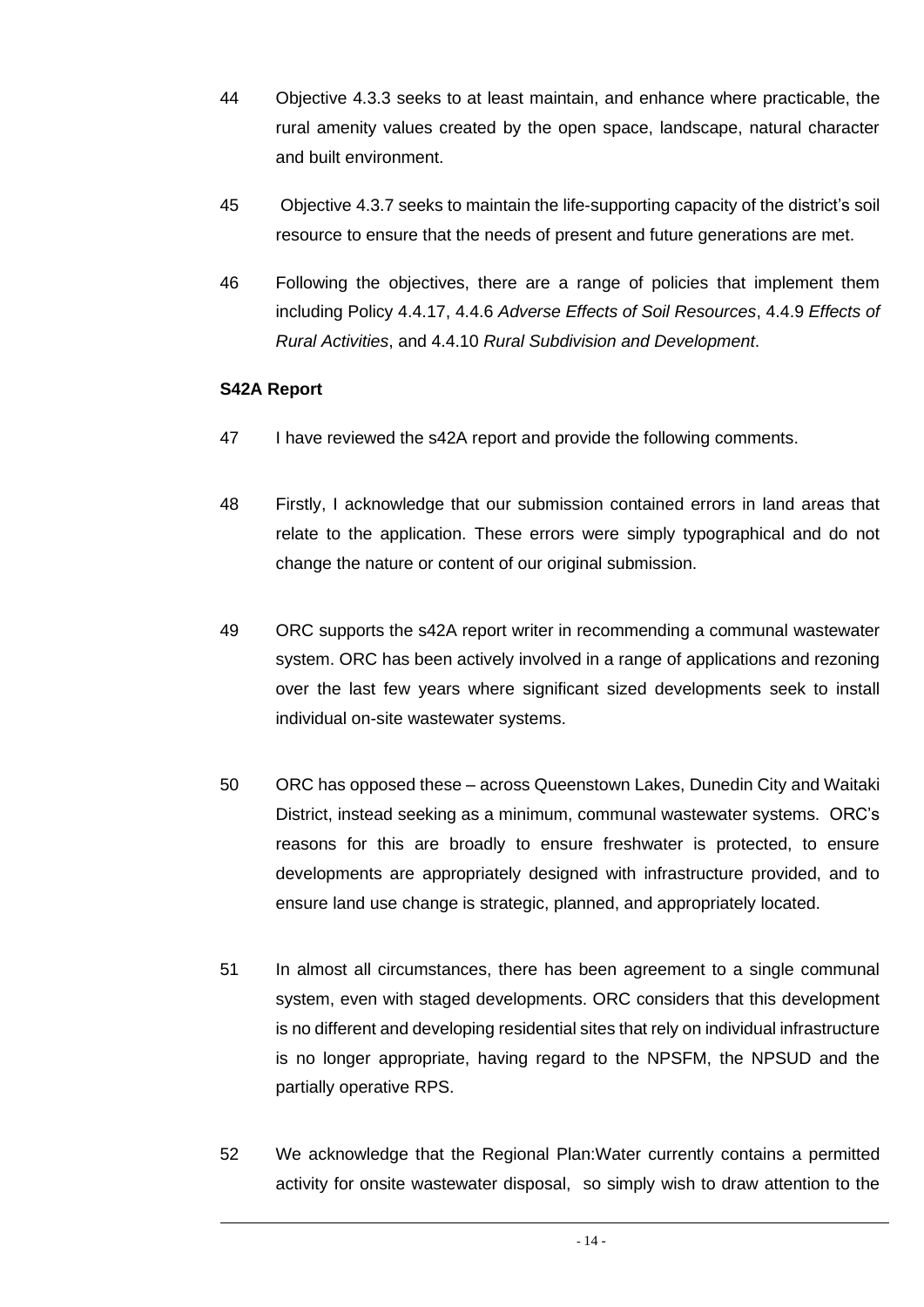development of the Land and Water Regional Plan(LWRP). As part of developing the LWRP the appropriateness of the current permitted rules will be assessed against the regulatory framework, and in particular providing for Te Mana o te Wai.

- 53 ORC seeks to ensure an appropriate water supply is provided. There are significant changes occurring in the regulatory framework managing potable water, and these changes and the security they are seeking to achieve, should be a consideration.
- 54 Of particular note, ORC has concerns about the volume of roof area required to capture sufficient supply of rainwater to service a residential activity. The Lindis Valley is a low rainfall area, with rivers running dry in summer, and the reliance on rainwater is not considered secure or appropriate.
- 55 ORC supports the requirement for a new and separate bore, with appropriate volumes to support residential activity and provide for fire fighting supply.
- 56 ORC also notes an inconsistency in relation to the upper terrace, where the subdivision is proposed. The application stresses that irrigation water cannot be made available to the upper terrace, thereby rendering this area relatively less productive. Despite this, irrigation water to support tree planting to mitigate an effect is proposed. The application notes that cost is the current barrier to making this terrace more productive.
- 57 ORC does not have any specific comments on other matters raised in the s42A report, except to note we share the s42A report authors concern about the length of time for screening to be effective. During that time, ORC understands that the adverse effects on natural character will be more than minor.

#### **ORC's Primary Concern - Precedent**

58 ORC's most significant concern relates to the precedent of this application. In my opinion, based on significant consenting and planning experience in Central Otago, over a number of years, if this application were to be granted, there is nothing unique or different that would prevent other similar applications being granted.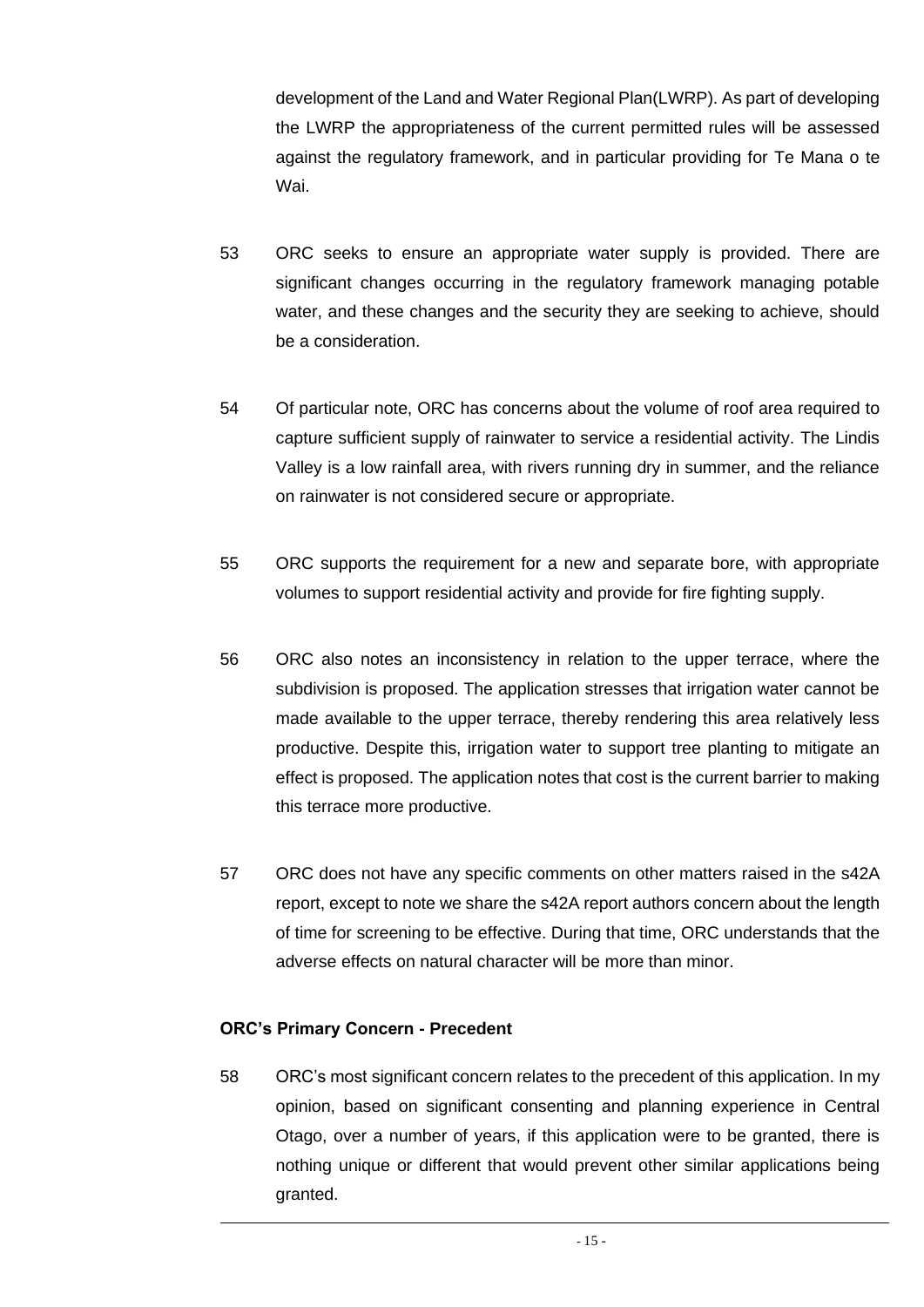59 My primary concerns relate to the average and minimum lot sizes, the unplanned approach to residential development, reverse sensitivity effects, the disconnection from any urban areas, lack of infrastructure, and loss of productive land and soils, and the scale of built form.

#### *Planning context for the average and minimum allotment sizes on rural land*

- 60 For context, Rule 4.7.4(iii) was introduced firstly by Variation 1, and then Plan Change 5H which sought to move away from the previous rural subdivision provisions that allowed up to 5 allotments of 8 hectares as controlled activities.
- 61 These controlled activity provisions were no longer appropriately managing rural development and the blanket 8 hectare requirement under the controlled activity framework was creating adverse effects while also not enabling appropriate consideration of particular landscape characteristics.
- 62 The minimum 2ha/average 8ha regulatory framework was introduced in the rural area to enable site specific consideration – subdivision in a nonlinear way that considered the unique characteristics of the land, but still provided a density that was appropriate for the rural area. The average of 8 hectares was introduced to ensure an appropriate density, and the 2hectare minimum to achieve an appropriate size of allotment.
- 63 Separately, the CODP has a specific approach to rural residential subdivision, which is clearly distinguishable to rural subdivision, and which provides for a 2ha average.
- 64 The CODP clearly and legibly distinguishes rural and rural residential development, both from each other, and also from residentially zoned land.

#### *Average allotment size and rural zoned land*

- 65 In relation to the size of the allotments, I note neither the application nor the s42A report dwells on this, despite them being significantly undersized.
- 66 Rule 4.7.4(iii) of the Central Otago District Plan (CODP) provides for a discretionary subdivision provided a *minimum of 2 hectares and an average of 8 hectares* is provided. Failure to meet either of these limbs' defaults to noncomplying.
- 67 While the application is correctly identified as non-complying, there is significant discussion on achieving a density akin to the discretionary rule, and therefore the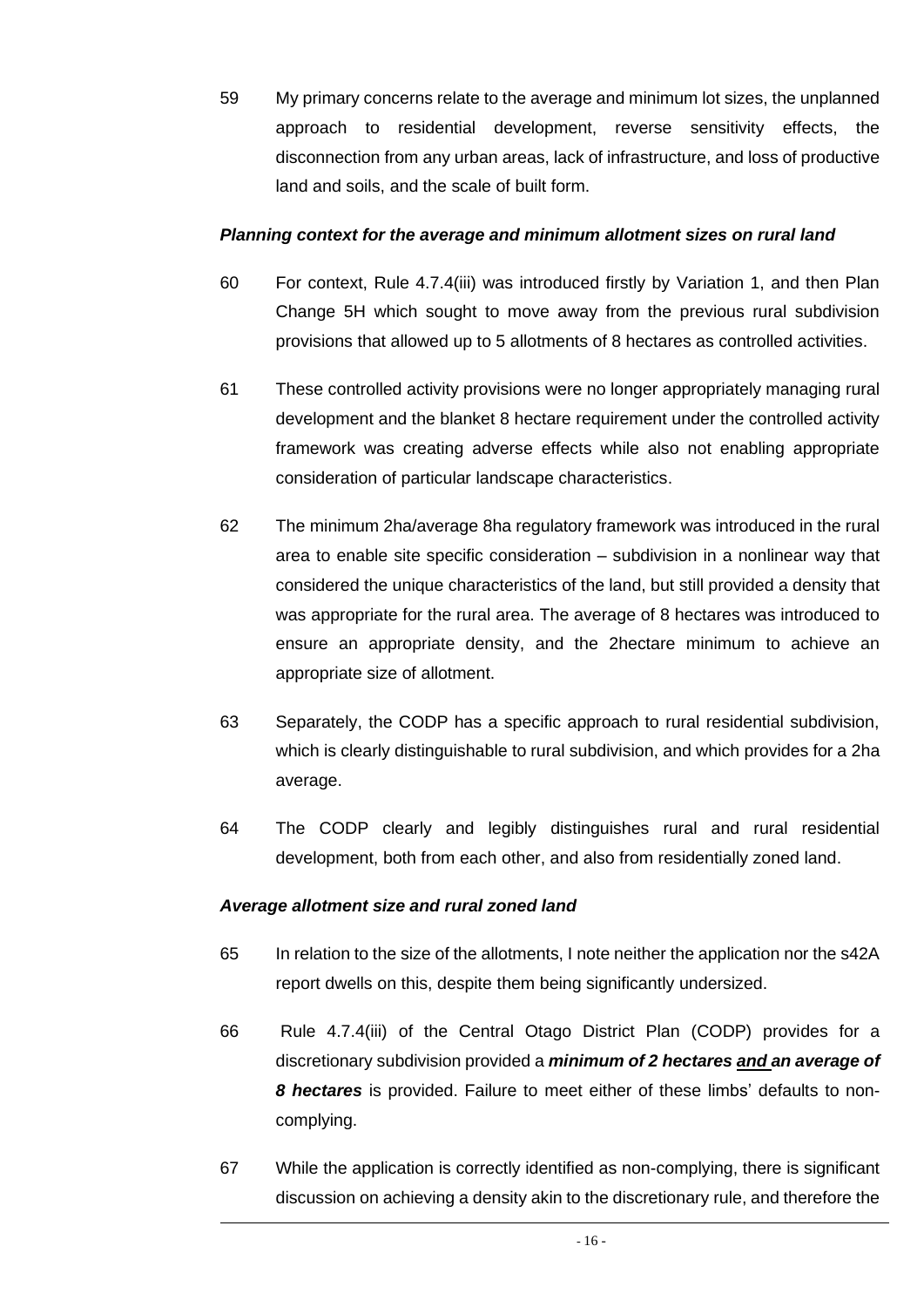application being similar to that anticipated by the Plan, and similar to the neighbouring subdivision (RC190042 – Greenlight Land Limited).

- 68 ORC did not oppose RC190042 because that application met the discretionary standards, with an average of 8 hectares, and a minimum of 4 hectares. The pattern of development was anticipated by the Plan, evidenced by its discretionary activity status.
- 69 In my opinion, there is no similarity at all to the neighbouring subdivision and comparing the two is both inappropriate and inaccurate. There is also no similarity to the discretionary standards in Rule 4.7.4(iii) of the Plan.
- 70 The average allotment size under this application is 1.13 hectares, which is some 14% of the required average size. This average is significant enhanced by the inclusion of Lot 17, the balance allotment (using 16 ha as outlined in Rule 4.7.4(iii)). Removing Lot 17 creates an average of 2036m² which is 2.5% of the 8-hectare average.

#### *Minimum Allotment Size*

- 71 In addition to my concerns with respect to the significant breach of the average allotment, which sets the density standard, the subdivision is also a considerable step change from the minimum 2 ha requirement.
- 72 The minimum site size is 1720m<sup>27</sup> which is some 8.6% of the required minimum lot size in the rural resource area. Importantly, while a significant departure from the anticipated minimum site size in the rural area, it is also significantly smaller than the rural residential zoned land that the plan anticipates and provides for.
- 73 The CODP is clear in terms of expectations for different land zonings rural, rural residential, business, industrial and residential. The lot sizes for this proposal are clearly residential in size, nature and extent. Despite the application describing them as rural residential, that description does not align with the CODP provisions and subdivision requirements.
- 74 The minimum and average site sizes as proposed in this application are sized to be residential zoned land, like land in areas such as Old Golf Course, Bell Avenue, and other large lot residentially zoned land across the District.

<sup>7</sup> There is reference to 1800m² in the applicants evidence as a new minimum. This represents 9% of the minimum site size.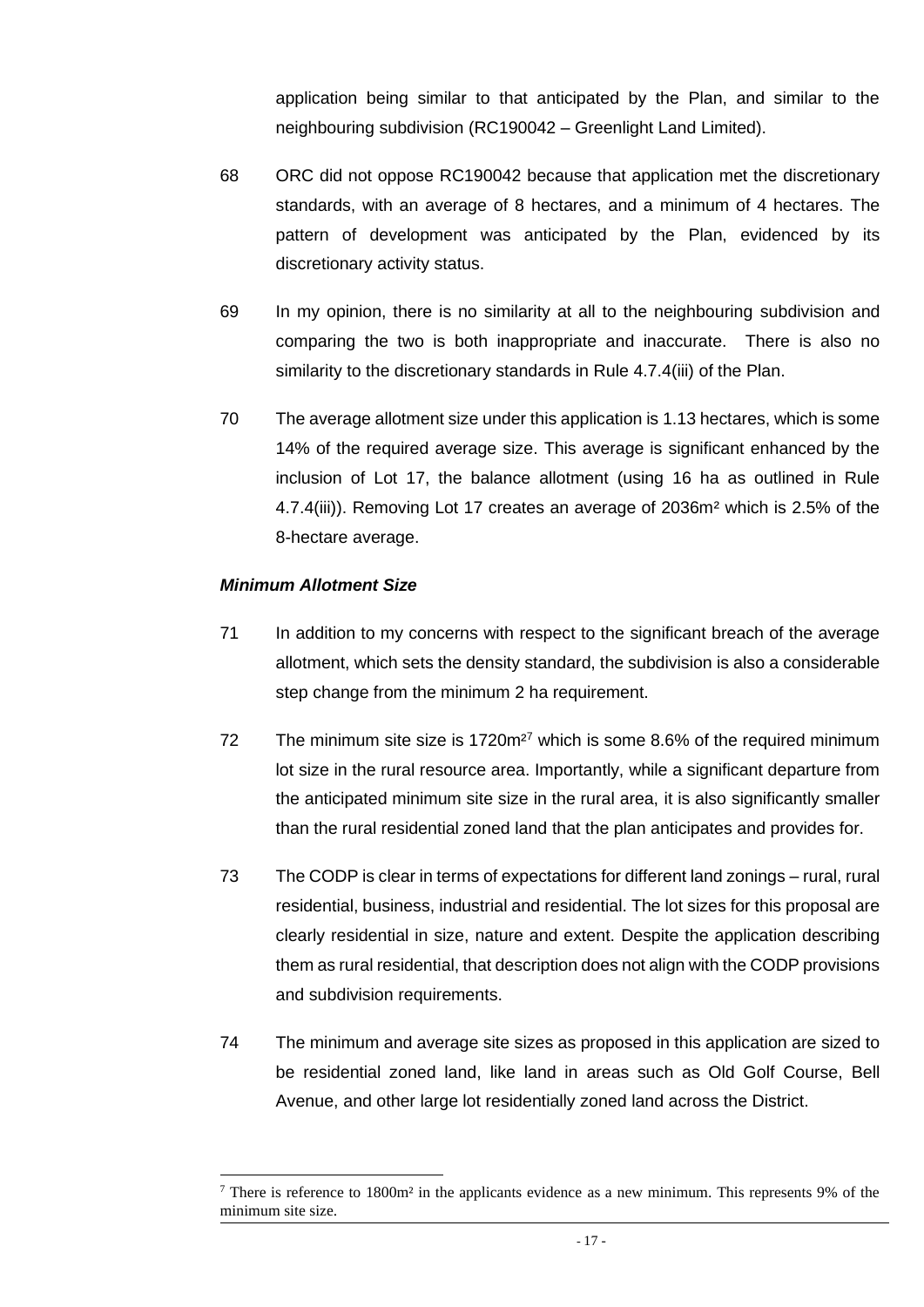- 75 In my opinion, the proposal cannot be said to be creating rural residential zoned land but creating residential allotments (small scale urban development), in the middle of a large farming operation.
- 76 The proposed subdivision is such a significant departure from that anticipated by the Plan that, in my planning opinion, I cannot conceivably reconcile the subdivision with the overarching provisions in the CODP.
- 77 In my opinion, the subdivision creates allotments that are urban in nature and character, both in how they are sized, and how they are described – with the intention of having a dwelling, sheds, and lawns/curtilage.
- 78 To create a small urban environment comprising 16 residential allotments in the middle of a productive rural landscape, with no reticulation of services, with no connection to any residential area, with no strategic planning and no demonstrable demand is directly contrary to the provisions of the NPSUD and the partially operative RPS and cannot be reconciled.
- 79 The NPSUD sets out a clear approach to providing for urban growth and development and growth and this application does not address this at all.
- 80 The identified provisions from the partially operative RPS also seek coordinated, integrated and strategic approaches to urban growth and development. This application does not address any of these provisions, nor the NPSUD, and fails to articulate how it will not set a precedent.

#### *Visual Precedent*

76 To that end, I note the Align Report already identifies a visual precedent being set by the neighbouring subdivision, which is a discretionary subdivision. Given this, it is my opinion that the proposal currently before the Hearing Panel, based on landscape grounds, will likely create adverse cumulative visual effects. Given there is already a visual precedent set on the neighbouring site, the application fails to address how or why this application will not further add to that, and how other land owners will not be able to apply for like activities.

#### *Reverse Sensitivity*

77 Reverse sensitivity is a significant issue in the Central Otago District in relation to the rural resource area. During 2018/19 while Acting Consents Manager, I was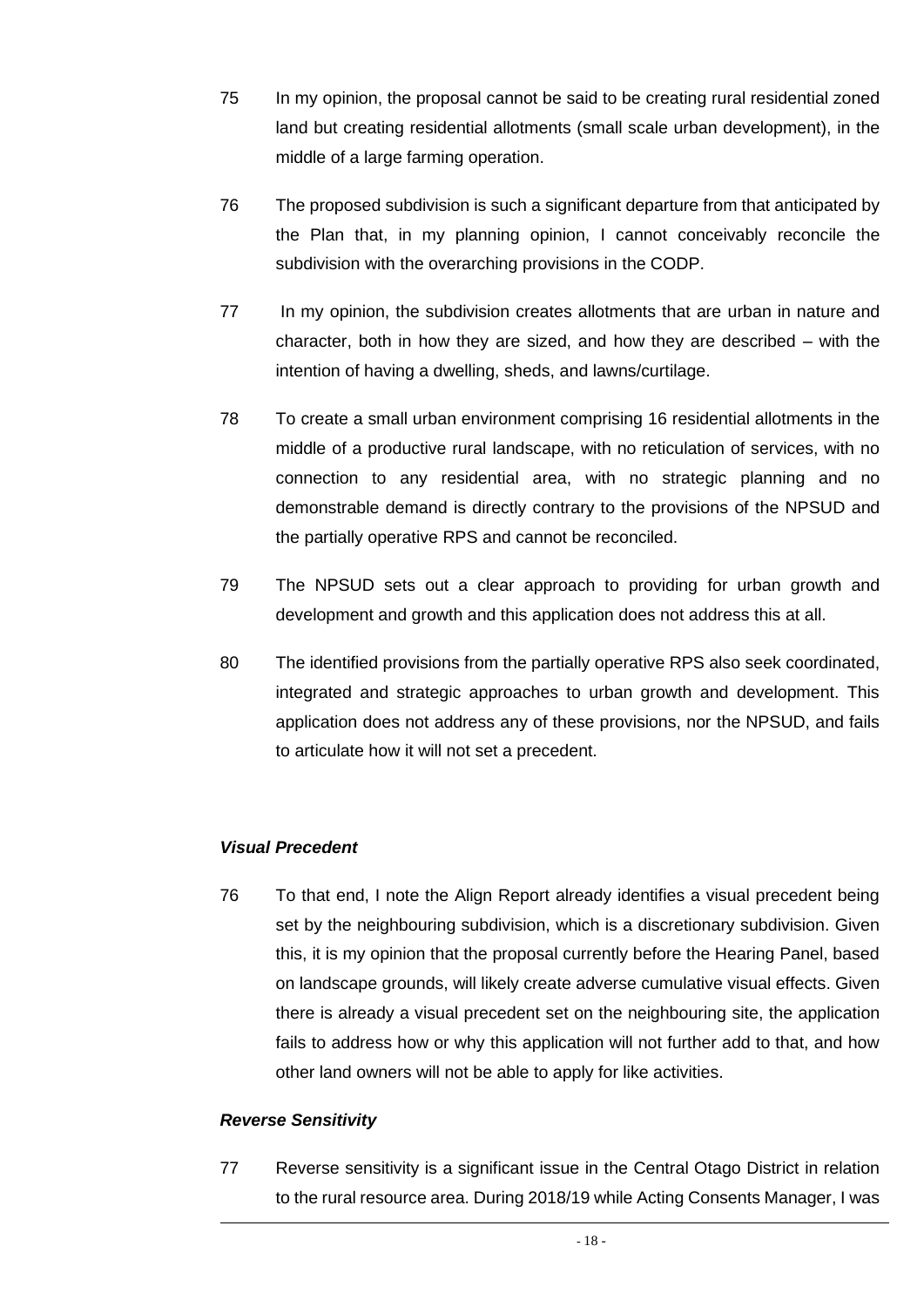involved in compliance and enforcement work around permitted rural activities – frost fighting, bird scaring and harvesting. These activities are noisy, occur at the start and end of a day, and create dust, and sometimes lightspill.

- 78 Managing reverse sensitivity is a challenging issue and conditions of consent can be imposed to prevent complaints. These conditions of consent do not however prevent the reverse sensitivity effects being experienced.
- 79 This was evidenced in relation to Plan Change 13 where the appropriateness of locating residential zoning in the midst of an industrial and commercial precinct, when activities that already created noise and other effects were established was discussed.
- 80 I have a similar concern with this subdivision. The reality is that it will create 16 residential allotments in the middle of a productive working farm, which is itself located in the middle of a rural landscape. The presence or otherwise of conditions to prevent complaints do not, of themselves, manage the effects.
- 81 Enforcement of reverse sensitivity complaints will reside with CODC, adding to the already significant compliance and enforcement work.
- 82 It is not good or strategic planning to develop ad hoc residential development in this way and is contrary to the direction in both the NPSUD and the partially operative RPS.

#### *Impact on productive land*

- 83 Both the applicant and the s42A author have outlined that the effects can be considered no more than minor because the subdivision minimises the loss of productive land. The reality is that the subdivision results in productive land being lost, irrespective of whether that loss is minimised. The subdivision is fragmentation of rural land and loss of productive land.
- 82 In my opinion, while acknowledging that the clustering minimises the fragmentation, it still occurs, and is contrary to the relevant partially operative RPS provisions as identified earlier.

#### *Scale of built form*

84 The application notes that Lot 1 has a consented residential dwelling and small ancillary workers' unit. In total, these two buildings represent some 600m² of built form. The proposed subdivision will add significantly to this. Even if each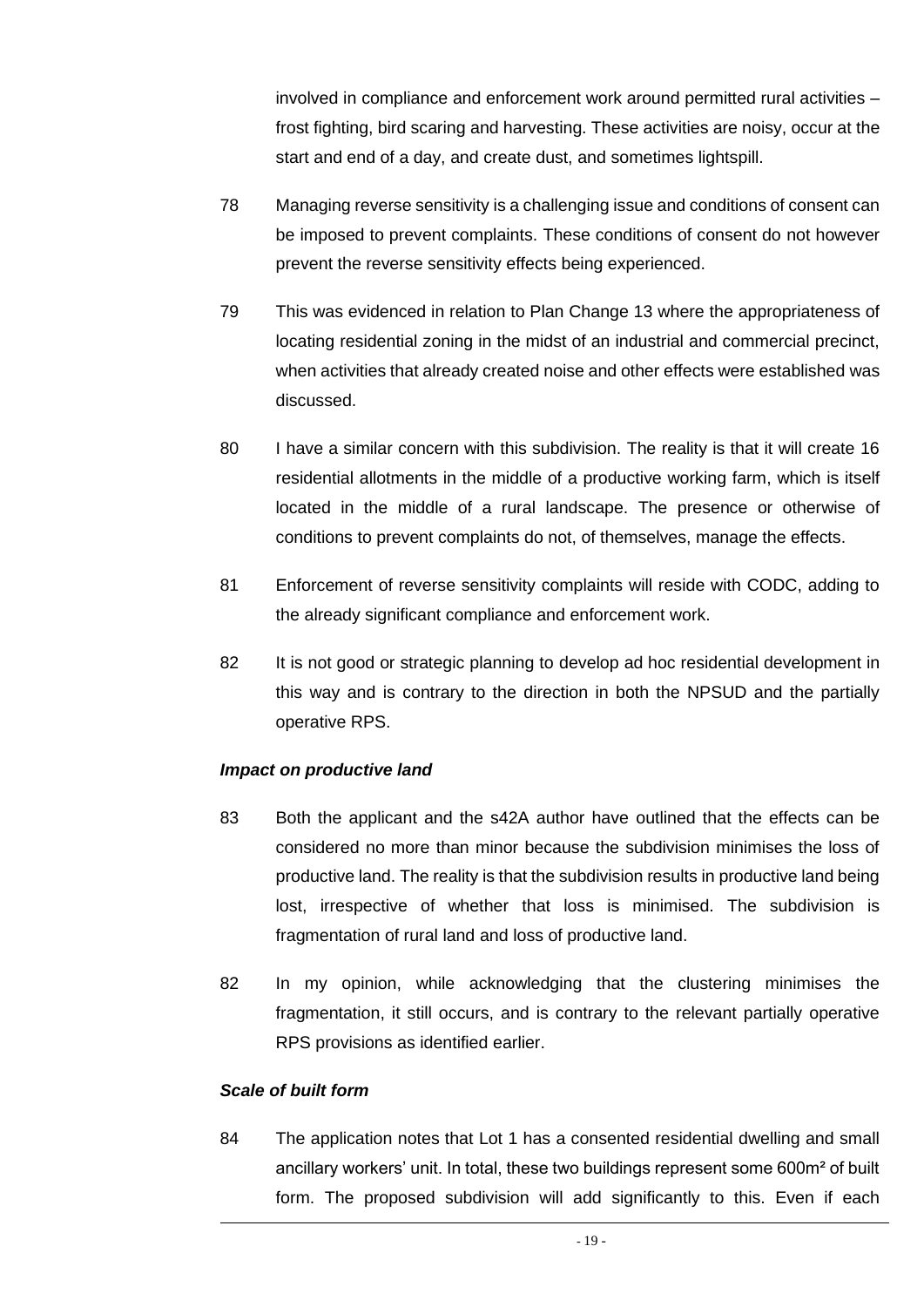allotment builds a modest scale residential dwelling of 200m², this will still result in 2000m² of buildings on the upper terrace. In addition, garaging and small ancillary buildings are also anticipated.

85 I acknowledge that there is no restriction on the number of farm buildings that can be constructed as of right (subject to bulk and location compliance) however built form of this scale is, in my opinion, likely to be out of character and scale for the area, and contrary to the description of the environment in the Align memo.

# **Conclusion**

- 86 The ORC has functions in relation to a range of environmental matters, and also in relation to having, and ensuring consistency with, its RPS.
- 87 I consider that RC210142 is inconsistent with the NPSUD 2020, the 2019 RPS and the CODP. I consider the application fails to meet the purpose of the Act, fails to achieve sustainable management of natural and physical resources, and fails to provide for the social, economic and cultural wellbeing now, and in the future.
- 88 I consider that the application does not satisfy the gateway test in s104D of the Act and therefore cannot be granted. The application and the s42A report note that there will be adverse effects that are more than minor on natural character; and the activity is inconsistent with the relevant objectives and policies of the partially operative RPS, contrary to the NPSUD, and contrary to the provisions of the CODP.
- 89 I consider the application has no distinguishable or differentiating features that would ensure, by granting this application, it did not set a precedent. To the contrary, I consider that granting this application may result in similar applications for subdivision being lodged and granted – applications with no strategic planning, no infrastructure provision, no consideration of the loss or fragmentation of rural land, and creation of residential sites in rural areas that will create reverse sensitivity effects.
- 90 I consider the application represents such a significant departure from the provisions of the CODP that it cannot properly be considered as an application for subdivision consent. Creating allotments that are less than 20% of the anticipated average and less than 10% of the anticipated minimum site size is clearly not anticipated by the Plan.